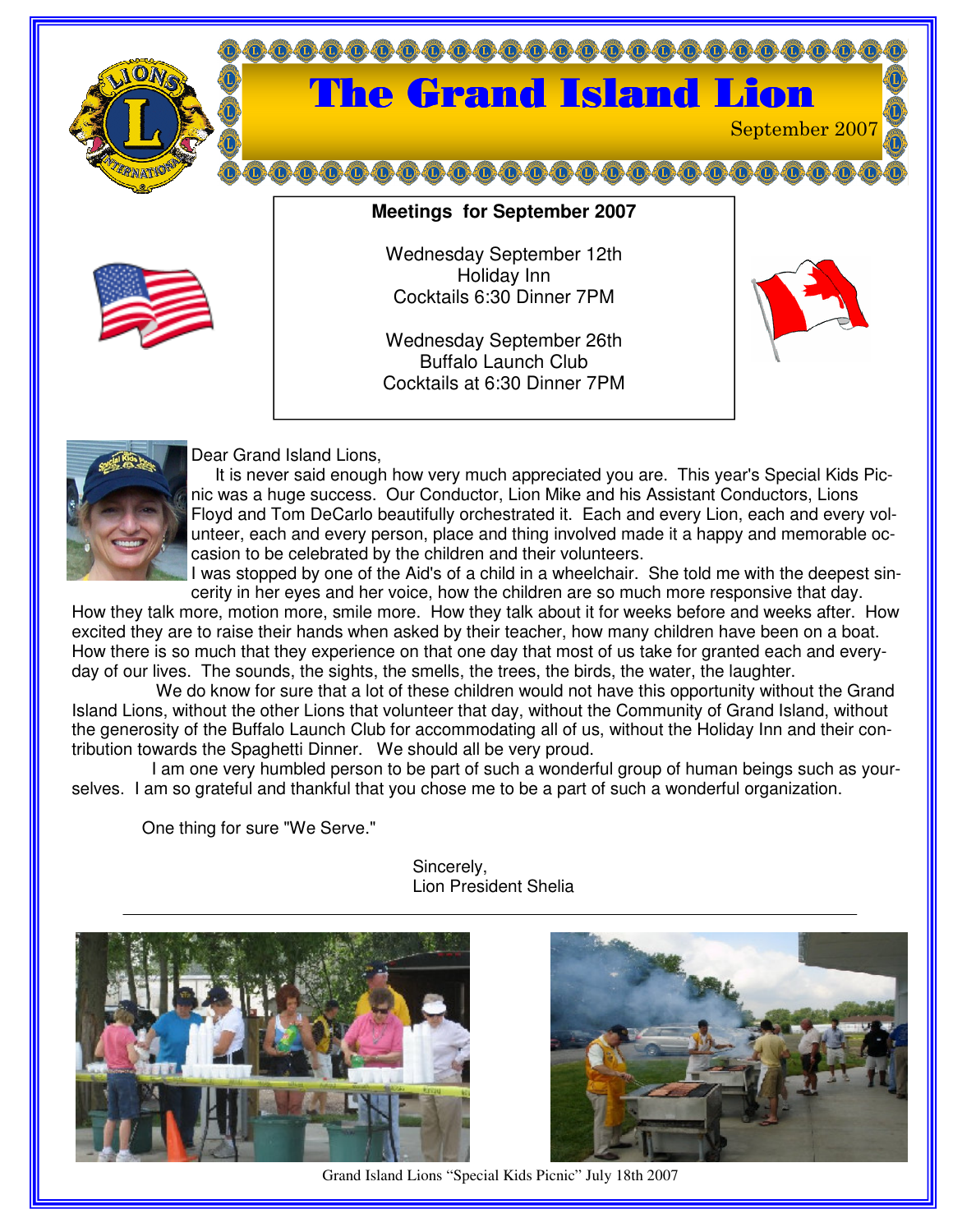

Grand Island Lions "Special Kids Picnic" July 18th 2007